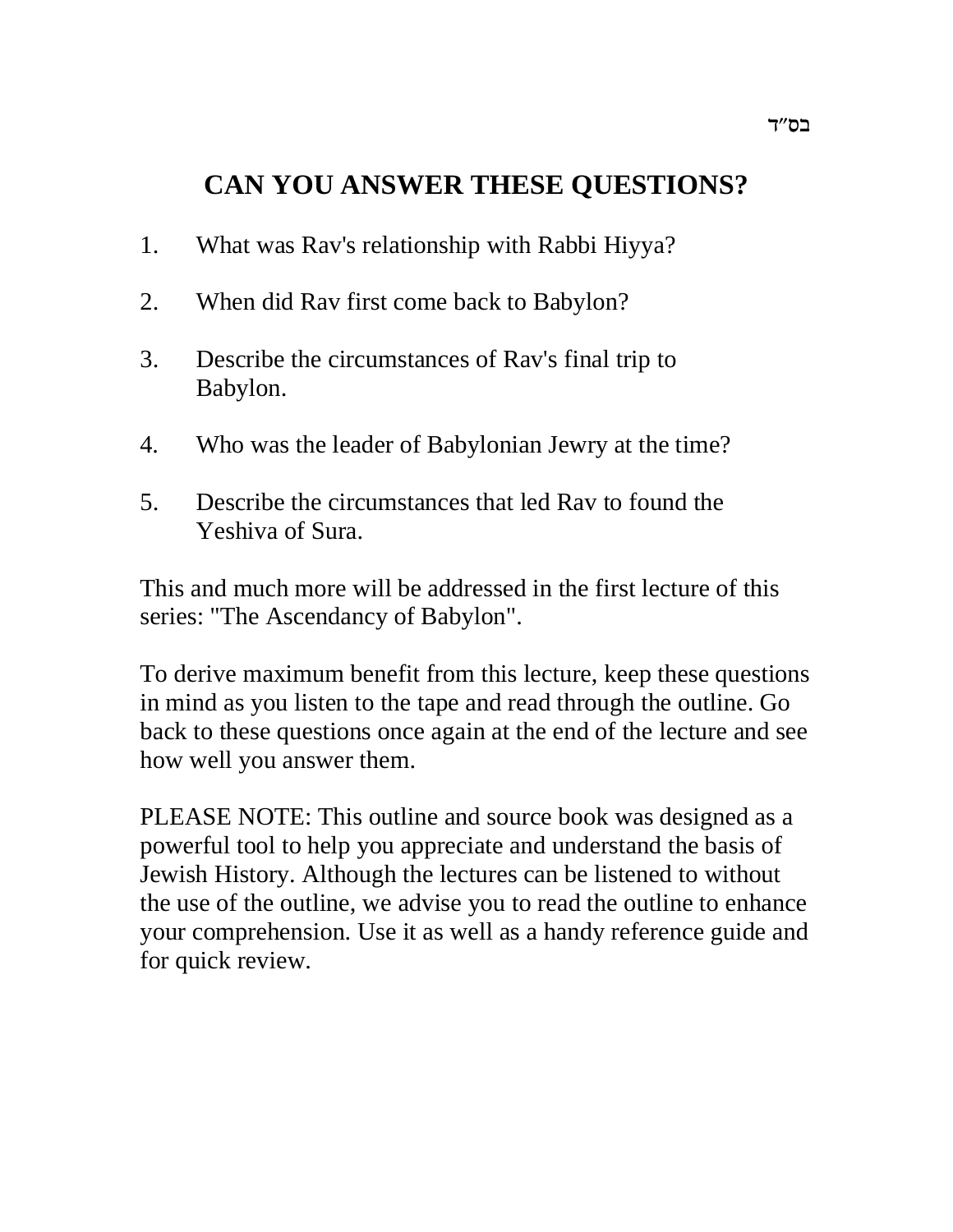#### THE EPIC OF THE ETERNAL PEOPLE Presented by Rabbi Shmuel Irons

#### Series IV Lecture #1

#### THE ASCENDANCY OF BABYLON

#### $\mathbf{I}$ . The Scion of Royalty

 $A_{-}$ 

אמר ריש לקיש: הריני כפרת רבי חייא ובניו. שבתחלה כשנשתכחה תורה מישראל עלה עזרא מבבל ויסדה, חזרה ונשתכחה עלה הלל הבבלי ויסדה, חזרה ונשתכחה עלו רבי חייא ובניו ויסדוה. סוכה כ.

Resh Lakish said: May I be an expiation for R. Hiyya and his sons. For in ancient times when the Torah was forgotten from Israel, Ezra came up from Babylon and established it. [Some of] it was again forgotten and Hillel the Babylonian came up and established it. Yet again was [some of] it forgotten, and R. Hivya and his sons came up and established it. Sukkah 20a

#### $\mathbf{B}$

רבי איעסק ליה לבריה בי רבי חייא, כי מטא למיכתב כתובה נח נפשה דרביתא. אמר רבי: ח"ו פסולא איכא? יתיבו ועיינו במשפחות, רבי אתי משפטיה בן אביטל, ורבי חייא אתי משמעי אחי דוד. כתובות סב:

Rabbi was engaged in the arrangements for the marriage of his son into the family of R. Hiyya, but when the kethubah was about to be written the bride passed away. 'Is there, G-d forbid', said Rabbi, 'any taint [in the proposed union]?' An enquiry was instituted into [the genealogy of the two] families [and it was discovered that] Rabbi descended from Shephatiah the son of Abital while R. Hiyya descended from Shimei, a brother of David. Kesubos 62b

## $C_{\cdot}$

איבו, וחנה, ושילא, ומרתא, ורבי חייא ־ כולהו בני אבא בר אחא כרסלא מכפרי הוו. סנהדרין ה.

Aivu and Hana, Shila and Martha and R. Hiyya were the sons of Abba b. Aha Karsela of Kafri. Sanhedrin 5a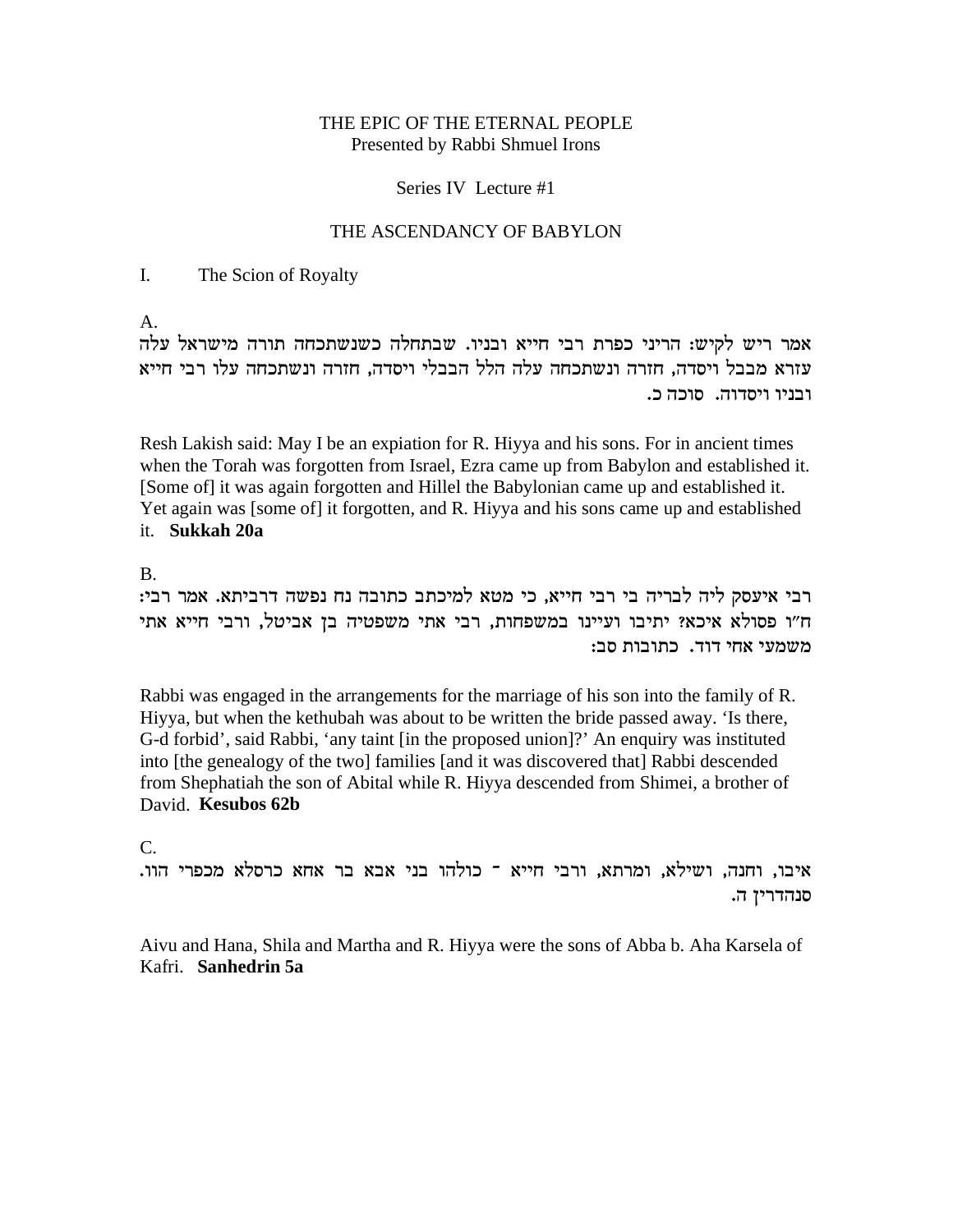D.

:אמר אייבו: הוה קאימנא קמיה דרבי אלעזר בר צדוק, אתא לקמיה ההוא גברא. סוכה מד

Aivu stated, I was standing in the presence of R. Eleazar b. Zadok when a certain man came before him. **Sukkah 44b**

E.

. רב בר אחוה דרבי חייא ובר אחתיה. פסחים ד

Rav was the son of R. Hiyya's brother and the son of his sister. **Pesachim 4a**

F.

.<br>אמר ליה רבי חייא לרב: בר פחתי. שבת ג:

Said R. Hiyya to Rav: Son of illustrious ancestors! **Shabbos 3b**

G.

א״ר יוחנן: אבא ממשפחת בריאים הוה, אבל כגון אנו מי שיש לו פרוטה בתוך כיסו יריצנה לחנווני. חולין פד.

R. Johanan said: Abba (Rav) comes from a healthy family (and therefore can get along without meat), but as for us, whosoever amongst us has a penny in his purse should hasten with it to the shop-keeper. **Chullin 84a**

H.

, רבי ארוך בדורו הוה ורבי חייא מגיע לכתפו, ורבי חייא ארוך בדורו הוה ורב מגיע לכתפו רב ארוך בדורו הוה ורב יהודה מגיע לכתפו, ורב יהודה ארוך בדורו הוה ואדא דיילא מגיע לכתפו. נדה כד:

Rabbi was the tallest man in his generation and R. Hiyya reached to his shoulder, and R. Hiyya was the tallest in his generation and Rav reached to his shoulder. Rav was the tallest man in his generation and Rav Yehudah reached to his shoulder, and Rav Yehudah was the tallest man in his generation and his waiter Adda reached to his shoulder. **Nidah 24b**

I.

שופריה דרב כהנא מעין שופריה [דרב ,שופריה דרב מעין שופריה מעין שופריה  $\,$ . דרבי אבהו מעין שופריה דיעקב אבינו, שופריה דיעקב אבינו מעין שופריה דאדם הראשון בבא מציעא פד.

R. Kahana's beauty is a reflection of [Rav's; Rav's is a reflection of] R. Abbahu's; R. Abbahu's is a reflection of our Father Jacob's; our Father Jacob's was a reflection of Adam's. **Bava Metzia 84a**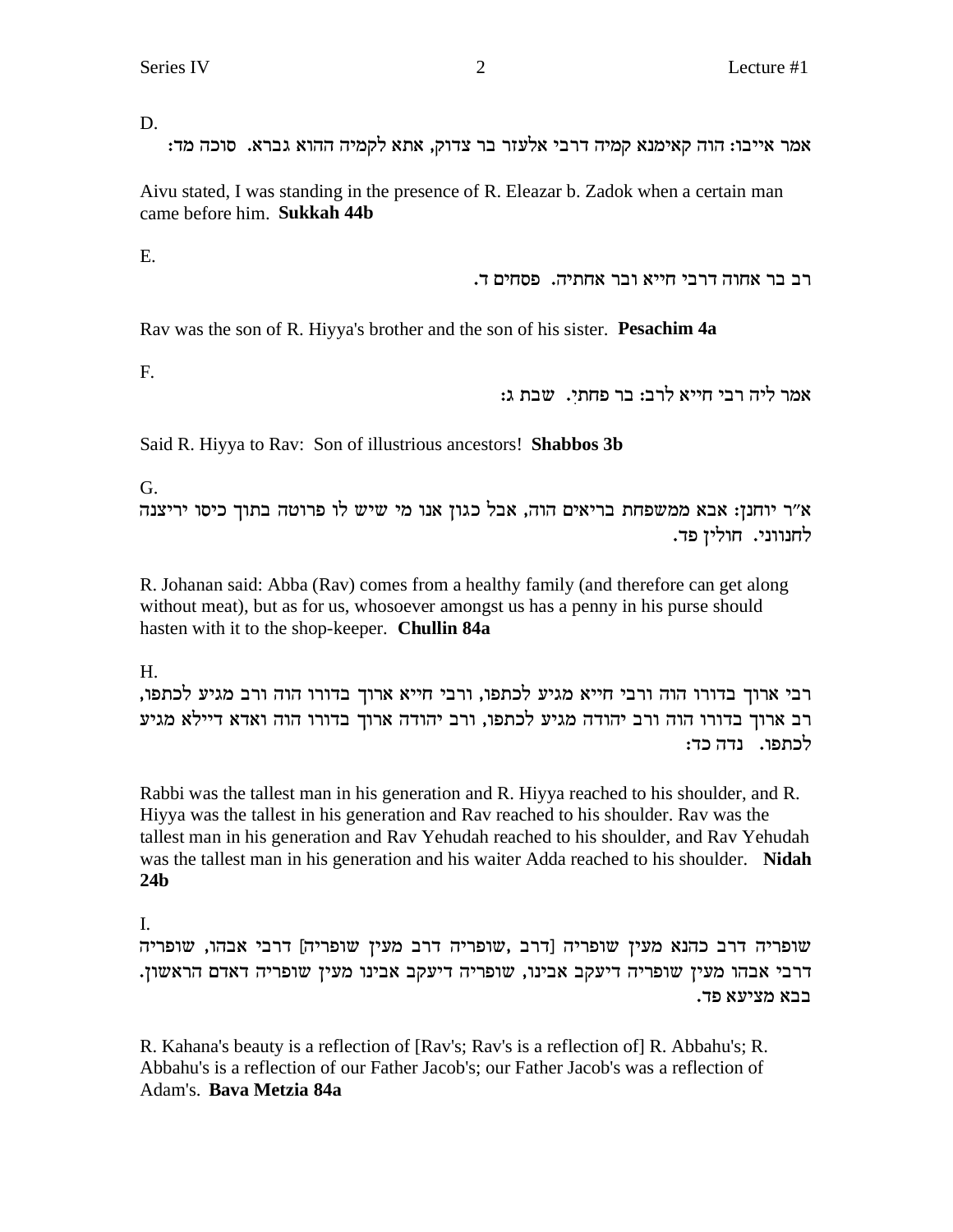II. The Disciple of the Sages

A.

פעם אחד גזר רבי שלא ישנו לתלמידים בשוק. מאי דרש ־ (שיר השירים ז') חמוקי ירכיך כמו חלאים, מה ירך בסתר אף דברי תורה בסתר. יצא רבי חייא ושנה לשני בני אחיו בשוק, לרב ולרבה בר בר חנה. שמע רבי איקפד. מועד קטן טז.:

On one occasion, Rabbi issued an order that they should not teach disciples in the open public market place. (What was his exposition? — How beautiful are thy steps in sandals, O prince's daughter! The roundings of thy thighs are like the links of a chain [the work of the hands of a skilled workman]. As the thigh is covered so the [discussions on the] words of the Torah are also [to be] under cover.) — R. Hiyya went out and taught the sons of his two brothers in the [open] marketplace, Rav and Rabbah son of Hana. Rabbi heard [of this and] was vexed. **Moed Katan 16b**

B.

כי הוה נחית רבה בר חנה לבבל, אמר ליה רבי חייא לרבי: בן אחי יורד לבבל, יורה? יורה. ידין? ידין. יתיר בכורות? יתיר. כי הוה נחית רב לבבל, אמר ליה רבי חייא לרבי: בן אחותי יורד לבבל, יורה? יורה. ידין? ידין יתיר בכורות? אל יתיר מאי שנא למר דקא קרי בן אחי, , ומאי שנא למר דקא קרי בן אחותי? וכי תימא הכי הוה מעשה והאמר מר: איבו, וחנה, ושילא ומרתא, ורבי חייא ־ כולהו בני אבא בר אחא כרסלא מכפרי הוו רב בר אחוה דהוה בר אחתיה, רבה בר חנה בר אחוה דלאו בר אחתיה. ואי בעית אימא: על שם חכמתו דכתיב .d משלי ז) אמר לחכמה אחתי את. יתיר בכורות? סנהדריז ה

When Rabbah b. Hana was about to go to Babylon, R. Hiyya said to Rabbi: 'My brother's son is going to Babylon. May he, decide in matters of ritual law?' Rabbi answered: 'He may.' 'May he decide monetary cases?' — 'He may.' 'May he declare firstborn animals permissible [for slaughter]?' — 'He may.' When Rav went there, R. Hiyya said to Rabbi, 'My sister's son is going to Babylon. May he decide on matters of ritual law?' — 'He may.' 'May he decide [monetary] cases?' — 'He may.' 'May he declare firstborn animals permissible for slaughter?' — 'He may not.' Why did R. Hiyya call the former 'brother's son' and the latter 'sister's son'? You cannot say that it was actually so, since a Master said that Aivu [Rav's father] and Hana [Rabbah's father], Shila and Martha and R. Hiyya were the sons of Abba b. Aha Karsela of Kafri? — Rav was also R. Hiyya's sister's son [on his mother's side], while Rabbah was only his brother's son. Or, if you prefer, I might say he chose to call him 'sister's son' on account of his eminent wisdom, as it is written: Say unto wisdom, thou art my sister. **Sanhedrin 5a**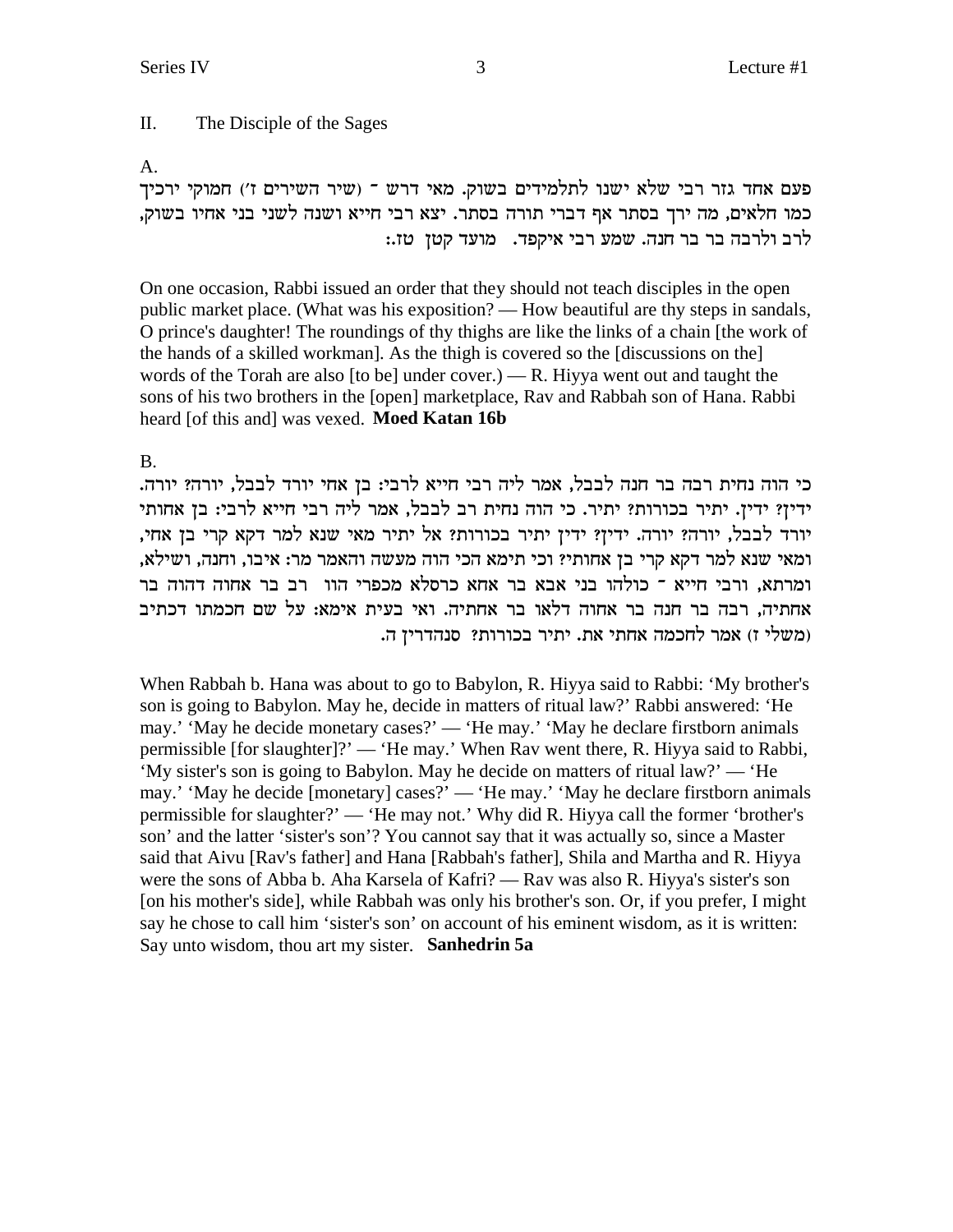$C_{\cdot}$ 

אל יתיר. מאי טעמאי אילימא משום דלא חכים הא קא אמרינן דחכים טובא אלא משום דלא בקיע במומי והאמר רב: שמונה עשר חדשים גדלתי אצל רועה בהמה לידע איזה מום קבוע ואיזה מום עובר אלא: לחלק לו כבוד לרבה בר חנה. ואיבעית אימא: משום הא גופיה, דרב בקיע במומי טפי, ושרי מומי דלא ידעי אינשי, ואמרי: כי האי גוונא שרא רב, ואתו למשרי מום עובר. סנהדרין דף ה.:

What was the reason that Rav was not authorised to permit the slaughter of firstborn animals? Was it that he was not learned enough? But have we not just said that he was very learned? Was it because he was not an expert in judging defects? But did not Rav himself say: I spent eighteen months with a shepherd in order to learn which was a permanent and which a passing blemish ? — Rabbi withheld that authorisation from Rav, as a special mark of respect to Rabbah b. Hana. Or, if you prefer, I might say that for the very reason that Rav was a special expert in judging blemishes, he might in consequence declare permissible, with a view to slaughter, [permanent] defects which to others might not be known as such. These latter might thus be led to maintain that Ray had passed cases of such a kind and so to declare permissible transitory blemishes. Sanhedrin 5a-b

D.

רב נחת לתמן אמר אנא הוא בן עזאי דהכא אתא חד סב שאל ליה שני הרוגין זה על גב זה סבר שהן עורפין א״ל אין עורפין א״ל למה א״ל התחתון משום טמון והעליון משום צף כד סלק להכא אתא לקמיה דרבי אמר ליה יאות אמר לך כי ימצא לא כי ימצאו. ירושלמי סוטה ט:ב

Rav went there (to Babylon). He said, "I am the Ben Azai of Babylon." A certain elder came and asked him the following question: What is the status of two corpses that are found one on top of the other? He (Rav) thought that they are required to make "arifa". He (the elder) told him, "They don't make 'arifa'." He asked, "Why?" He replied, "The bottom one [is exempt] because it is hidden. The top one [is exempt] because it is floating (not directly on the ground)." When he (Rav) came [back] up here (Eretz Yisroel) he went before Rabbi. He told him, "What he (the elder) told you is correct. [The Scripture says] 'When you find' [a corpse in the singular] not when you find [corpses in the plural]." Yerushalmi Sota 9:2

 $E.$ 

אמר רבא: האי דינא מרבי אלעזר ברבי שמעון גמירנא. זבחים קב:

Rav said: I studied this law from R. Elazar son of R. Shimon. Zevachim 102b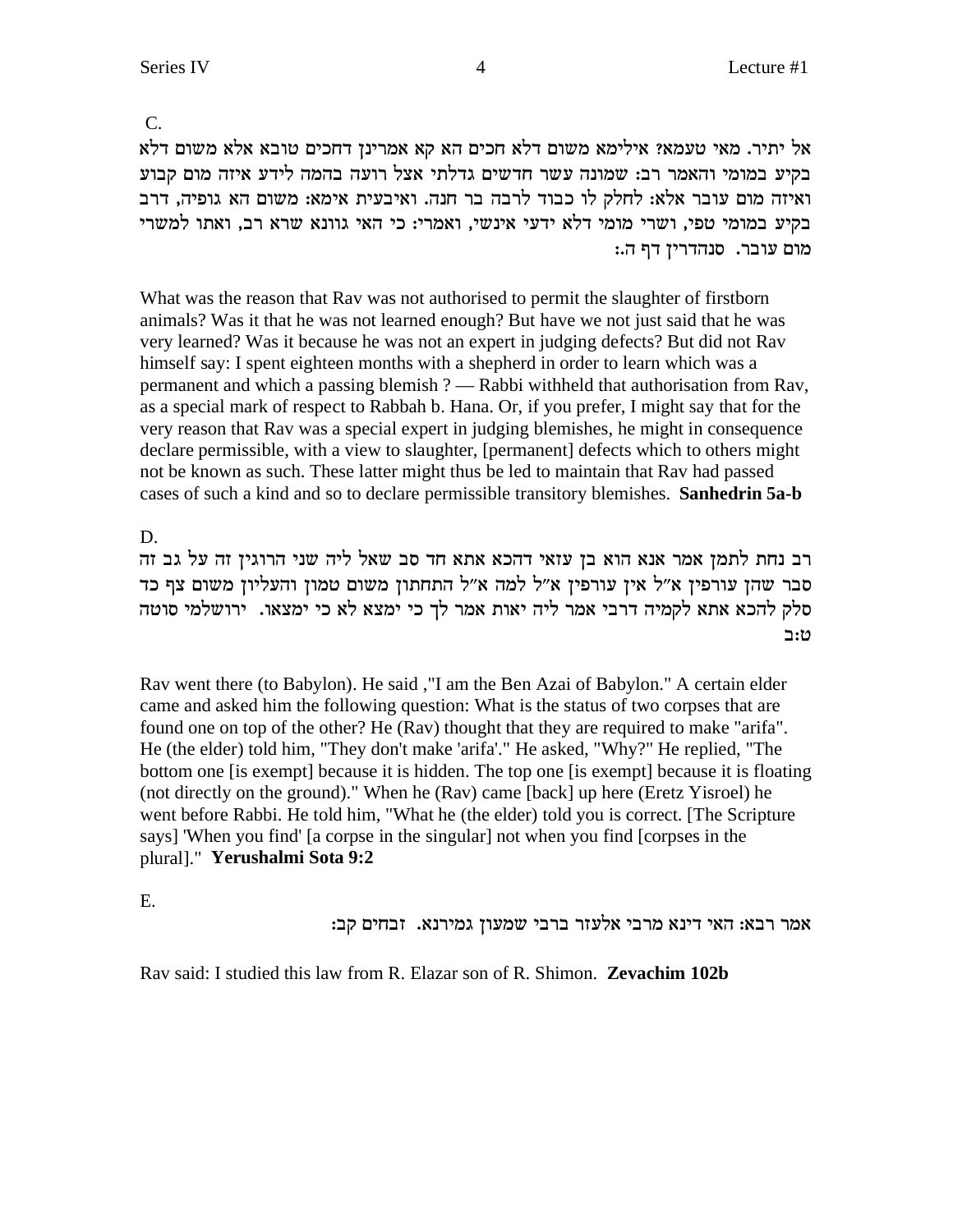F.

אמר רבי זירא אמר רבי אסי אמר רבי אלעזר אמר רבי חנינא אמר רב: בצד עמוד זה התפלל רבי ישמעאל ברבי יוסי של שבת בערב שבת. כי אתא עולא, אמר: בצד תמרה הוה ולא בצד עמוד הוה, ולא רבי ישמעאל ברבי יוסי הוה אלא רבי אלעזר ברבי יוסי הוה, ולא של שבת : בערב שבת הוה אלא של מוצאי שבת בשבת הוה. ברכות כז

R. Zera said in the name of R. Assi reporting R. Eleazar who had it from R. Hanina in the name of Rav: At the side of this pillar R. Yishmael son of R. Yose said the Sabbath Tefillah on the eve of Sabbath. When Ulla came he reported that it was at the side of a palm tree and not at the side of a pillar, and that it was not R. Yishmael son of R. Yose but R. Eleazar son of R. Yose, and that it was not the Sabbath Tefillah on the eve of Sabbath but the end-of-Sabbath Tefillah on Sabbath. **Berachos 27b**

# G.

א״ל ריש לקיש: מנו רב, ומנו רב, ולא ידענא ליה? א״ר יוחנן: ולא נהירא ליה לאותו תלמיד יש ימש את רבי רבה ור' חייא? והאלקים כל אותן שנים ששימש אותו תלמיד בישיבה ה . שמשתי בעמידה, ומאן גבר ־ הוא גבר בכולא. חולין נד

Resh Lakish retorted, 'Who is this Rav? Who is this Rav? I know him not'. Said R. Yochanan to him, 'Do you not remember that disciple who attended the lectures of the Great Rabbi and of R. Hiyya, and, by G-d! all the years during which that disciple sat before his teachers I remained standing! And in what [do you think] he excelled? He excelled in everything!'**Chullin 54a**

# H.

. אמר ליה: מאן ריש סדרא בבבל? אמר ליה: אבא אריכא, אמר ליה: אבא אריכא קרית ליה דכירנא כד הוה יתיבנא אחר י"ז שורן אחוריה דרב קמיה דרבי, ונפקי זיקוקין דנור מפומיה דרב לפומיה דרבי, ומפומיה דרבי לפומיה דרב, ולית אנא ידע מה הן אמרין, ואת אבא אריכא קרית ליה. חולין קלז:

He [R. Yochanan] then enquired, 'Who is the head of the Academy in Babylon?' 'Abba Arika,' he replied. 'And you simply call him Abba Arika!' said [R. Yochanan]. 'I remember when I was sitting before Rabbi, seventeen rows behind Rav, seeing sparks of fire leaping from the mouth of Rabbi into the mouth of Rav and from the mouth of Rav into the mouth of Rabbi, and I could not understand what they were saying; and you simply call him Abba Arika!'**Chulin 137b**

I.

אמר רב: אנא הואי במניינא דבי רבי, ומינאי דידי מנו ברישא. והאנן תנן: דיני ממונות והטהרות והטומאות מתחילין מן הגדול, ודיני נפשות מתחילין מן הצד אמר רבה בריה eed רובא, ואיתימא ר' הילל בריה דר' וולס: שאני מנינא דבי רבי, דכולהו מנינייהו מן הצד הוו מתחילין. גיטין דף נט.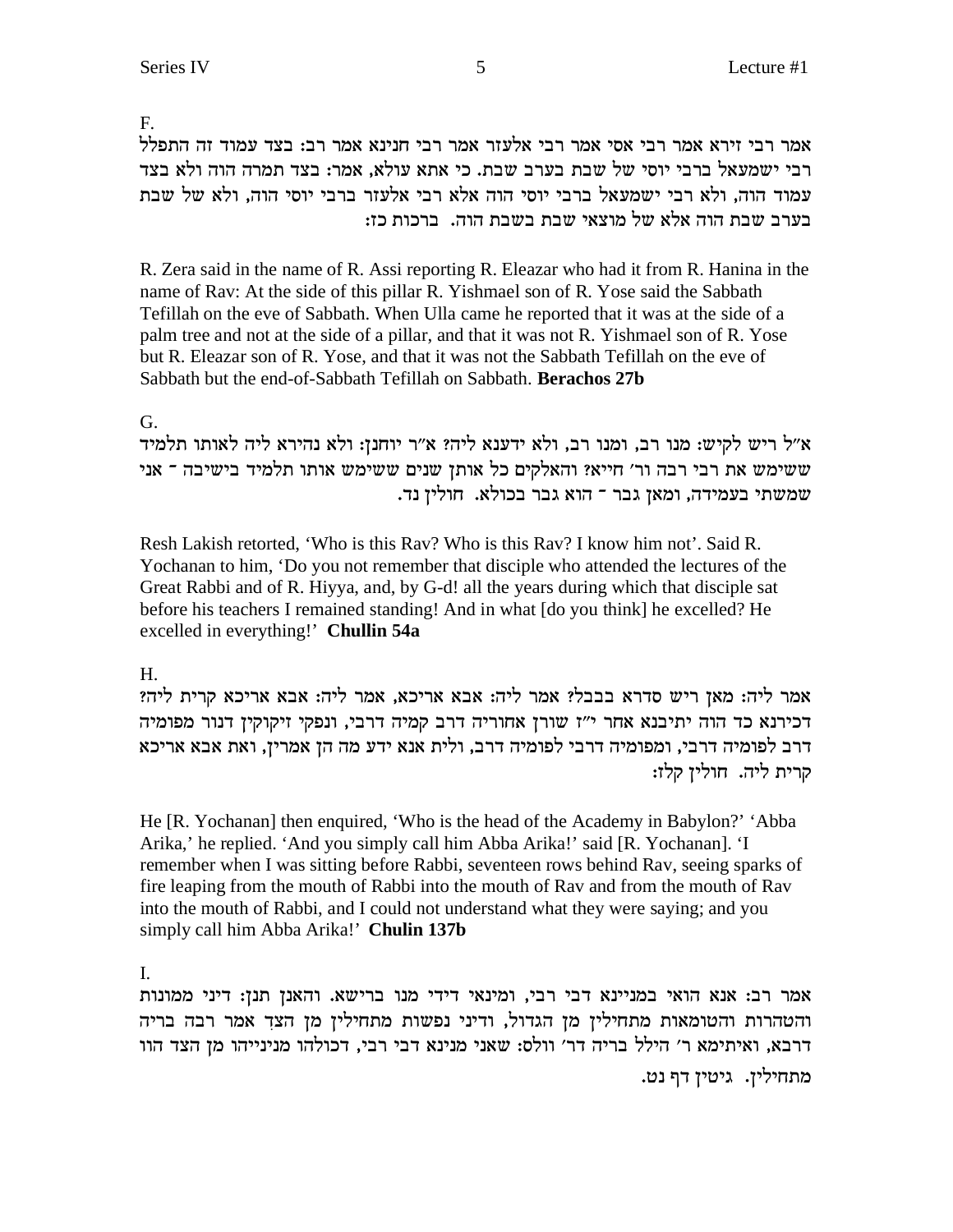I was in that assembly of Rabbi, and my vote was taken first. [How could this be], seeing that we have learnt: 'In [taking decisions on] money matters and cases of cleanness and uncleanness, they commence from the principal [of those present]; in capital cases, they commence from the side'? Rabbah the son of Rava, or as some say R. Hillel the son of R. Vallas said: The voting at the court of Rabbi was different, as in all cases it commenced from the side. **Gittin 59a**

#### J.

רב אמר: מותרין לקבל, ולוי אמר: מותרין באכילה. אמר רב: לעולם אל ימנע אדם עצמו מבית המדרש אפילו שעה אחת. דאנא ולוי הוינן קמיה דרבי כי אמרה להא שמעתא. באורתא אמר: מותרין באכילה, בצפרא אמר: מותרין לקבל. אנא דהואי בי מדרשא הדרי בי, לוי דלא הוה בי מדרשא <sup>–</sup> לא הדר ביה. - ביצה כד:

Rav says: They are permitted to be received, and Levi says: They are permitted to be eaten. Said Rav: A man should never absent himself from the Academy even for a single hour, for I and Levi were both present when Rabbi taught this lesson. In the evening he said: They are permitted to be eaten; but on the [following] morning he said: They are permitted to be received. I who was present in the Academy retracted, [but] Levi who was not present in the Academy did not retract. **Beitza 24b**

## III. The Lion Comes to Babylon

## A.

רב הוה פסיק סידרא קמיה דרבי, עייל אתא רבי חייא הדר לרישא, עייל בר קפרא הדר לרישא. אתא רבי שמעון ברבי הדר לרישא. אתא רבי חנינא בר׳ חמא, אמר: כולי האי נהדר .<br>וניזיל? לא הדר. איקפיד רבי חנינא, אזל רב לגביה תליסר מעלי יומי דכפורי, ולא איפייס והיכי עביד הכי? והאמר רבי יוסי בר חנינא: כל המבקש מטו מחבירו אל יבקש ממנו יותר משלש פעמים רב שאני ורבי חנינא היכי עביד הכי? והאמר רבא: כל המעביר על מדותיו מעבירין לו על כל פשעיו אלא, רבי חנינא חלמא חזי ליה לרב דזקפוהו בדיקלא, וגמירי דכל דזקפוהו בדיקלא רישא הוי. אמר: שמע מינה בעי למעבד רשותא. ולא איפייס, כי היכי דליזיל ולגמר אורייתא בבבל. יומא פז:

Once Rav was expounding portions of the Bible before Rabbi, and there entered R. Hiyya, whereupon Rav started again from the beginning; as Bar Kappara entered, he started again from the beginning; as R. Shimon, the son of Rabbi entered, he started again from the beginning. But when R. Hanina b. Hama entered, he said: So often shall I go back? And he did not go over it again. R. Hanina took that offence. Rav went to him on thirteen eves of the Day of Atonement, but he would not be pacified. But how could he do so, did not R. Yose b. Hanina say: One who asks pardon of his neighbour need not do so more than three times? — It is different with Rav. But how could R. Hanina act so [unforgivingly]? Had not Rava said that if one passes over his rights, all his transgressions are passed over [forgiven]? — Rather: R. Hanina had seen in a dream that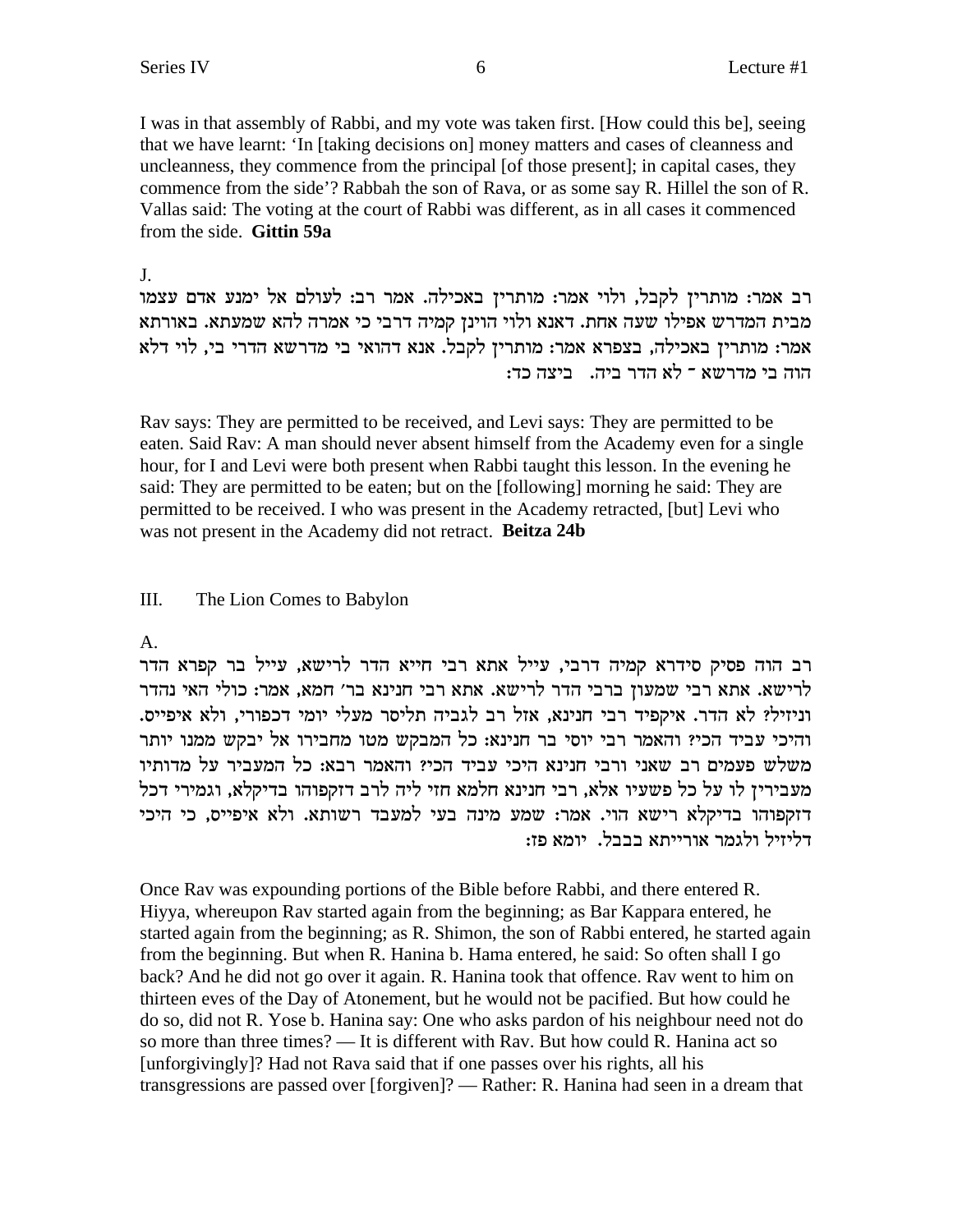Ray was being hanged on a palm tree, and since the tradition is that one who in a dream is hanged on a palm tree will become head [of an Academy] he concluded that authority will be given to him, and so he would not be pacified, to the end that he departed to teach Torah in Babylon. Yoma 87b

# **B.**

אמר ליה רבא בר רב הונא לרב הונא: והא רבנן דאתו ממערבא אמרי: אם רצו לזמן מזמנין, מאי לאו דשמיע להו מרבי יוחנז? לא, דשמיע להו מרב מקמי דנחית לבבל. ברכות מה:

Raba b. R. Huna said to R. Huna: But the Rabbis who came from the West say that if they desire to invite one another they may do so; and must they not have heard this from R. Johanan?— No; they heard it from Rav before he went down to Babylon. **Berachos**  $45<sub>b</sub>$ 

# $\mathsf{C}$

שמואל וקרנא הוו יתבי אגודא דנהר מלכא, חזינהו למיא דקא דלו ועכירי. אמר ליה שמואל לקרנא: גברא רבה קאתי ממערבא, וחייש במעיה, וקא דלו מיא לאקבולי אפיה קמיה, זיל תהי ליה אקנקניה. אזל אשכחיה לרב, אמר ליה: מניין שאין כותבין תפילין אלא על גבי עור בהמה טהורה? אמר לו: דכתיב (שמות יג) למען תהיה תורת ד' בפיך מן המותר בפיך. מנין לדם שהוא אדם? שנאמר (מלכים ב:ג) ויראו מואב מנגד את המים אדמים כדם. מניין למילה שבאותו מקום? נאמר כאן ערלתו ונאמר להלן ערלתו, מה להלן דבר שעושה פרי אף כאן דבר שעושה פרי. אימא לבו, דכתיב (דברים י) ומלתם את ערלת לבבכם, אימא אזנו, דכתיב וירמיהו ו) הנה ערלה אזנם? דנין ערלתו תמה מערלתו תמה, ואין דנין ערלתו תמה מערלת שאינה תמה. אמר ליה: מאי שמך? קרנא. אמר ליה: יהא רעוא דתיפוק ליה קרנא בעיניה. לסוף עייליה שמואל לביתיה, אוכליה נהמא דשערי וכסא דהרסנא, ואשקייה שיכרא, ולא אחוי ליה בית הכסא, כי היכי דלישתלשל. לייט רב ואמר: מאן דמצערן לא לוקמוה ליה בני. שבת קח.

Shmuel and Karna were sitting by the bank of the Nehar Malka, and saw the water rising and becoming discoloured. Said Shmuel to Karna: A great man is arriving from the West who suffers from stomach trouble, and the water is rising to give him a welcome. Go and smell his bottle! So he went and met Rav. He asked him, "How do we know that tefillin may be written only on the skin of a clean [edible] animal?" "Because it is written, that the Law of the L-rd may be in thy mouth, [meaning] of that which is permitted in thy mouth," he replied. "How do we know that blood is red?" he asked. — "Because it is said, 'and the Moabites saw the water over against them as red as blood." "How do we know that circumcision [must be performed] in that [particular] place?" — "His orlah' is stated here, and 'its orlah' is stated elsewhere: just as there something that produces fruit [is meant], so here too something [the limb] that produces fruit [is meant]." "Perhaps it means the heart, for it is written, 'Circumcise therefore the foreskin of your heart?'"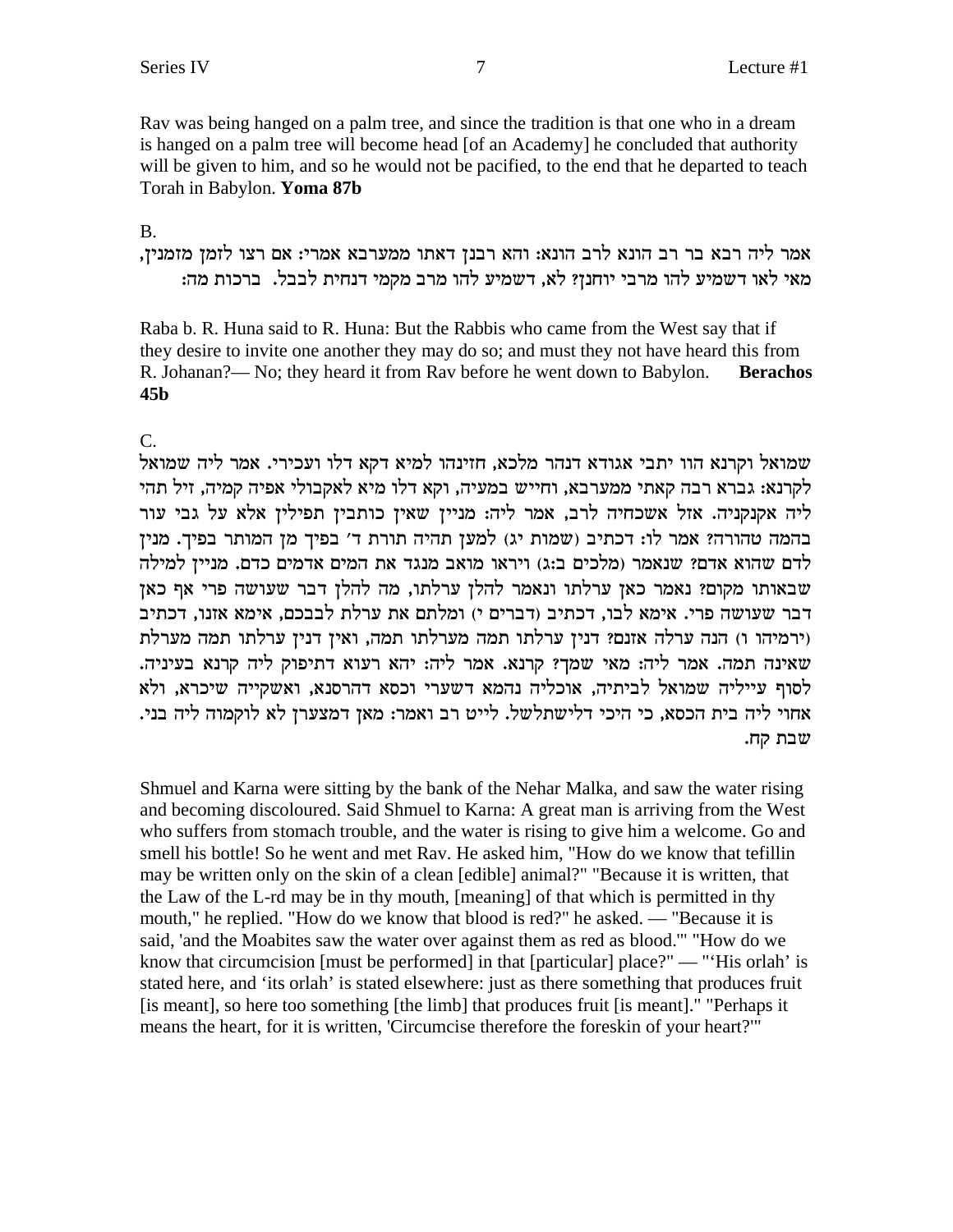"Perhaps it means the ear, for it is written, 'Behold, their ear is uncircumcised?'" — "We learn the complete [word] 'orlatho' from the complete [word] 'orlatho', but we do not learn the complete 'orlatho' from 'orlath', which is incomplete." "What is your name?" he asked. "Karna." "May it be [His] will that a horn [karna] shall sprout out from between his eyes!" he retorted. Subsequently, Shmuel took him into his house, gave him barley bread and a fish pie to eat, and strong liquor to drink, but did not show him the privy, that he might be eased. Rav cursed, saying, "He who causes me pain, may no sons arise from him" — And thus it was. **Shabbos 108a**

D.

רב ושמואל ורב אסי איקלעו לבי שבוע הבן, ואמרי לה לבי ישוע הבן, רב לא עייל קמיה דשמואל, שמואל לא עייל קמיה דרב אסי, רב אסי לא עייל קמיה דרב. אמרי: מאן נתרח? נתרח שמואל וניתי רב ורב אסי. ונתרח רב או רב אסי רב, מילתא בעלמא הוא דעבד ליה לשמואל, משום ההוא מעשה דלטייה אדבריה רב עליה. בבא קמא דף פ.:

Rav and Shmuel and R. Assi once met at a circumcision of a boy, or as some say, at the party for the redemption of a son. Rav would not enter before Shmuel, nor Shmuel before R. Assi, nor R. Assi before Rav. They therefore argued who should go in last, [and it was decided that] Shmuel should go in last, and that Rav and R. Assi should go in [together]. But why should not either Rav or R. Assi have been last? — Rav [at first] was merely paying a compliment to Shmuel, to make up for the [regrettable] occasion when a curse against him, escaped his lips; for that reason Rav offered him precedence. **Bava Kama 80a-b**

E.

וב בכהני קרא, דהא רב הונא קרי בכהני. בשלמא רב הונא קרי בכהני ־ דהא אפילו רב אמי ורב אסי, דכהני חשיבי דארעא ישראל, מיכף כייפו ליה לרב הונא. אלא רב, הא איכא שמואל, דכהנא הוה ודבר עליה ־ שמואל נמי מיכף הוה כייף ליה לרב, ורב הוא דעבד ליה כבוד. וכי עביד ליה ־ בפניו, שלא בפניו ־ לא עביד ליה. מגילה כב.

Rav read as kohen, for R. Huna also read as kohen. I can understand R. Huna reading as kohen, because even R. Assi and R. Ammi who were distinguished kohanim of Eretz Israel showed deference to R. Huna. But as to Rav there was Shmuel [his Babylonian contemporary] who was a kohen and who took precedence of him? — Shmuel also showed deference to Rav, and it was Rav who of his own accord paid him special honor and this he did only in his presence, but not when he was not present. **Megilla 22a**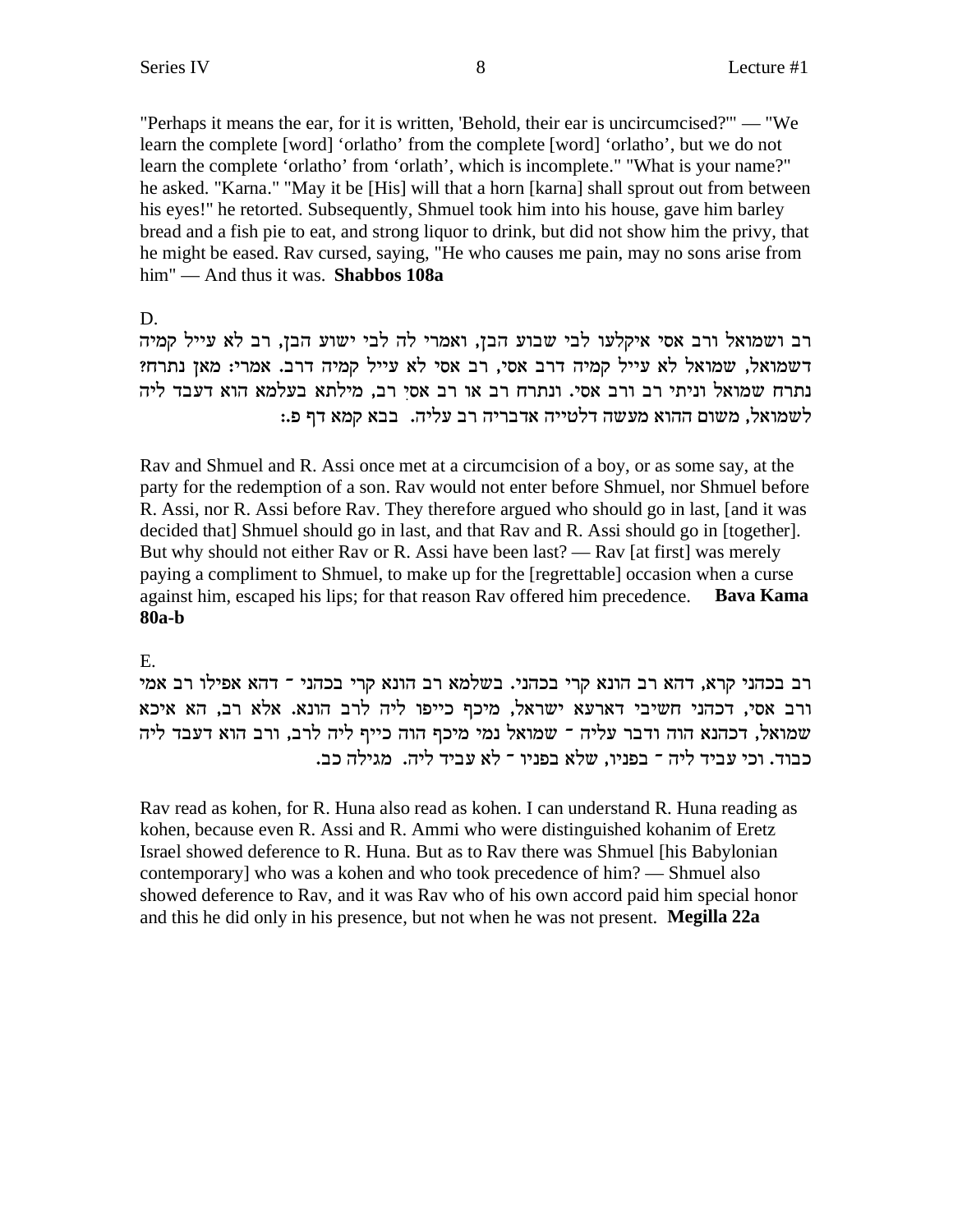F.

רב איקלע לאתריה דרבי שילא, לא הוה אמורא למיקם עליה דרבי שילא, קם רב עליה וקא מפרש: מאי קריאת הגבר קרא גברא. אמר ליה רבי שילא: ולימא מר קרא תרנגולא אמר ליה: אבוב לחרי זמר, לגרדאי לא מקבלוה מיניה. כי הוה קאימנא עליה דרבי חייא ומפרישנא מאי : קריאת הגבר קרא גברא ולא אמר לי ולא מידי, ואת אמרת לי: אימא קרא תרנגולא? אמר ליה מר ניהו רב? נינח מר. אמר ליה, אמרי אינשי: אי תגרת ליה פוץ עמריה. איכא דאמרי, הכי :אמר ליה: מעלין בקדש ולא מורידין. יומא כ

Rav came to the place of R. Shila, when there happened to be no interpreter to stand next to R. Shila, so Rav took the stand next to him and interpreted 'keriath hagever' as 'the call of the man'. R. Shila said to him: Would you, Sir, interpret it as: Cockcrow! Rav replied: A flute is musical to nobles, but give it to weavers, they will not accept it. When I stood before R. Hiyya and interpreted 'keriath ha-gever' as the 'call of the man' he did not object to it and you say to me: Say, perhaps, the cock's crow! He said: Sir, you are Rav, would you sit down, Sir! He replied: People say: If you have hired yourself away [to someone] pull his wool! Some say: Thus did he reply to him: One may promote a man in holy things, but not demote him. **Yoma 20b**

G.

וביומי דר' נחת רב לבבל בשנת תק"ל שנה למלכות יון דרגילנא ביה. והוה הכא ר' שילא רישא בי רבנן בתר ר'. אגרת רב שרירא גאון

In the days of Rabbi (Yehudah the Prince grandson of Rabbi) Rav went down to Babylon in the year 530 of the Greek kingdom (the Seleucid calendar) [which corresponds to the year 219 C.E.]. [This is the system] of which we are accustomed to use. Rav Shilo was the head of the academy of Rabbis [in the period] after Rabbi. **The Letter of Rav Sherira Gaon.**

H.

א״ל שמואל לרב: בשלמא לדידי דאמינא זליפתן של כלים אסורין אוסרתן, היינו דכי אתא רב יצחק בר שמואל בר מרתא ואמר, דריש רבי שמלאי בנציבין: שמן ר' יהודה ובית דינו נמנו עליו והתירוהו, קסבר: נותן טעם לפגם מותר אלא לדידך דאמרת דניאל גזר עליו, דניאל גזר ואתא רבי יהודה הנשיא ומבטל ליה? והתנן: אין ב"ד יכול לבטל דברי ב"ד חבירו אלא א"כ גדול הימנו בחכמה ובמנין א"ל: שמלאי לודאה קא אמרת? שאני לודאי דמזלזלו. א"ל: אשלח ליה, איכסיף. אמר רב: אם הם לא דרשו, אנן לא דרשינן? והכתיב: (דניאל א) וישם דניאל על לבו אשר לא יתגאל בפת בג המלך וביין משתיו, בשתי משתאות הכתוב מדבר, אחד משתה יין ואחד משתה שמן, רב סבר: על לבו שם ולכל ישראל הורה, ושמואל סבר: על לבו שם .<br>ולכל ישראל לא הורה. עבודה זרה לו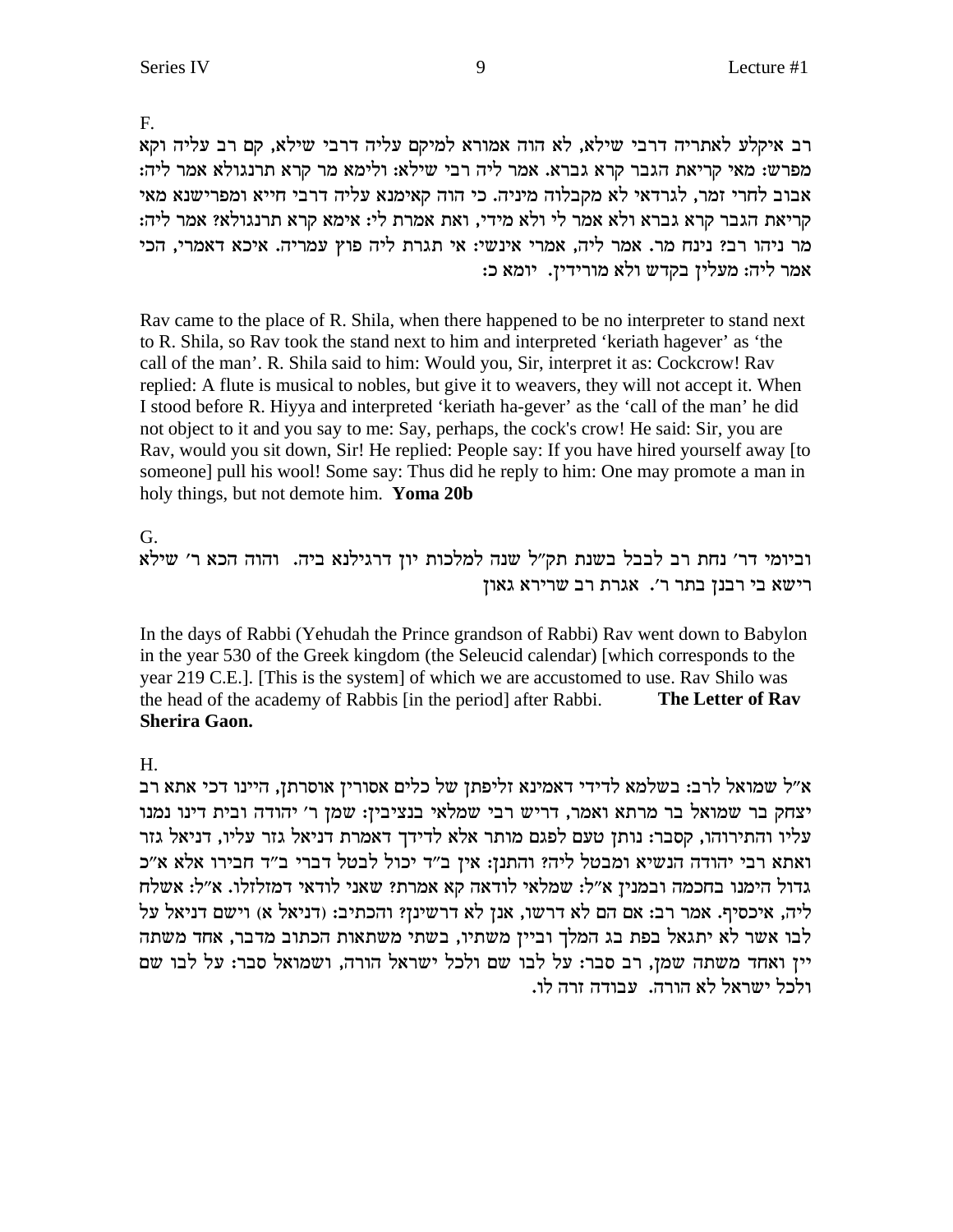Shmuel said to Rav: According to my explanation that the residue from their prohibited vessels renders it prohibited, it is quite right that when R. Yitzchok b. Shmuel b. Martha came he related that R. Simlai expounded in Nisibis: As regards oil R. Yehudah and his Court took a vote and declared it permitted, holding the opinion that [when the forbidden element] imparts a worsened flavour [the mixture] is permitted. But according to your statement that *it* is prohibited because] Daniel decreed against it, *fcan* it be thought that Daniel made a decree and R. Yehudah the Prince then came and annulled it? For have we not learnt: A Court is unable to annul the decisions of another Court, unless it is superior to it in wisdom and numerical strength! — Rav replied to him: You quote Simlai of Lud; but the inhabitants of Lud are different because they are neglectful [of Rabbinical] ordinances]. [Shmuel] said to him: Shall I send for him? [Rav] thereupon became embarrassed and said: If [R. Yehudah and his Court] have not made proper research, shall we not do so? Surely it is written: But Daniel purposed in his heart that he would not defile himself with the king's meat nor with the wine which he drank — the verse speaks of two drinkings, viz. the drinking of wine and the drinking of oil! Rav was of the opinion that Daniel purposed in his own heart [not to drink the oil] and decided similarly for all Israel; whereas Shmuel was of the opinion that he purposed in his own heart [not] to drink the oil] but did not decide similarly for all Israel. Avodah Zarah 36a

 $\mathbf{L}$ 

תנא: רבותינו התירוה לינשא. מאן רבותינו? אמר רב יהודה אמר שמואל: בי דינא דשרו מישחא, סברי לה כרבי יוסי, דאמר: זמנו של שטר מוכיח עליו. א״ר אבא בריה דרבי חייא בר אבא א״ר יוחנז: ר׳ יהודה נשיאה בנו של ר״ג בר רבי הורה, ולא הודו לו כל סיעתו, ואמרי לה: כל שעתו. גיטין עו:

A Tanna taught: 'Our Rabbis allowed her to marry'. Who are meant by 'our Rabbis'? — Rav Yehudah said in the name of Shmuel: The Beth din which permitted the oil [of heathens]. They concurred with R. Yose, who said that the date of the document is sufficient indication. R. Abba the son of R. Hiyya bar Abba said in the name of R. Yochanan: R. Yehudah the Prince, the son of Rabban Gamaliel the son of Rabbi, gave this ruling, but none of his colleagues [saya'to] agreed with him, or, as others report, [his ruling did not find acceptance] during the whole of his life [sha'ato]. Gittin 76a

# K.

יצחק בר שמואל בר מרתא נחת לנציבין אשכח שמלאי הדרומי יתיב דרש רבי ובית דינו התירו בשמן אמר שמואל אכל רב לא קביל עליה מיכול אמר ליה שמואל אכול דלא כן אנא כתב עליך זקן ממרא אמר ליה עד דאנא תמן אנא ידע מאן ערר עליה שמלאי הדרומי אמר ליה מר בשם גרמיה לא בשם רבי יודן נשייא אטרח עלוי ואכל. ירושלמי עבודה זרה ב:ח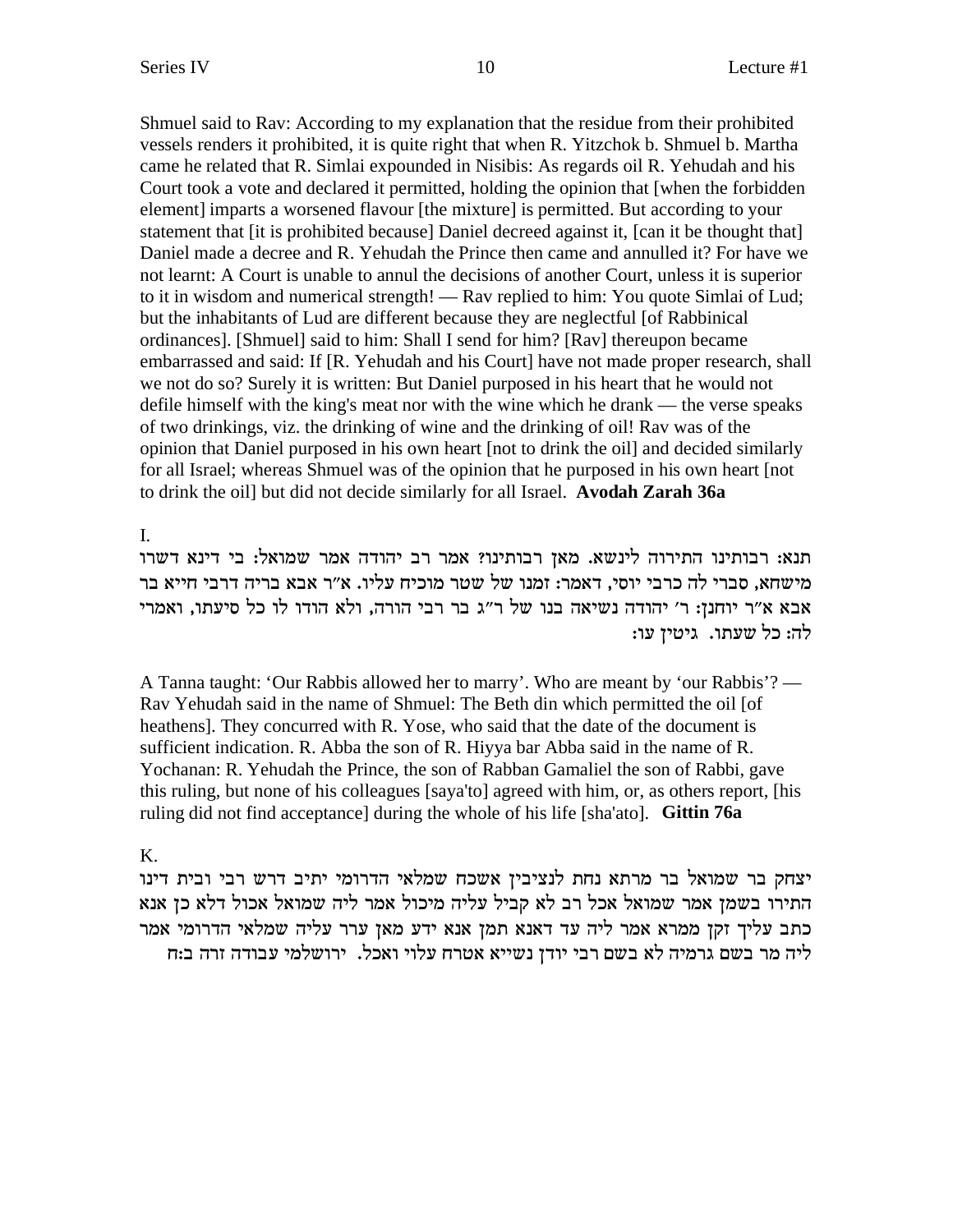R. Yitzchok b. Shmuel b. Martha went down to Nisibis and found R. Simlai from from the south [of Palestine] who was expounding: Rabbi and his Beth Din permitted oil. He said [this testimony] and Shmuel ate [the oil]. Ray did not accept this [this testimony] and did not eat. Shmuel said to him: Eat so that they don't write about you that you are a "zaken mamreh" [a rebellious scholar]. He (Rav) said to him: While I was there I was aware of that which Simlai, the one from the south [of Palestine], aroused about the issue. He replied: The Master [R. Simlai] said it over [then] in his own name not in the name of Rabbi Yehudah the Prince. He prevailed upon him and he ate. Yerushalmi Avodah Zarah 2:8

#### IV. The Yeshiva of Sura

A.

וכד נח נפשיה דר׳ שילא הוו רב ושמואל הכא ואדבריה רב לשמואל מקמיה ולא איצטבי רב למהוי רישא עליה ולאותוביה לשמואל קמיה ואף שמואל לא אצטבי למהוי רישא עליה דרב ולאתוביה לרב קמיה דהוה קשיש רב משמואל טובא . . . . ומשום הכי שבקיה רב לשמואל בנהרדעא דהוא דוכתיה והוא מקום תורה ואתרחק לדוכתא דלא הוה ביה תורה והוא סורא דהיא מתא מחסיא והוו ישראל נפישי התם ואפילו אסור והתר לא הוו ידעי ואמר רב איתיב הכא כי היכי להוי תורה בהאי דוכתא. אגרת דרב שרירא גאון

When Rav Shilo died, Rav and Shmuel were here (in Nehardea). Rav used to escort Shmuel with Shmuel in front [as a sign of respect]. Ray did not want to be the head [of the veshival over Shmuel and place him [as a disciple to sit] in front of him. Neither did Shmuel desire to be the head [of the yeshiva] over Rav and place him [as a disciple to sit] in front of him because Rav was much older than he.... Therefore Rav left Shmuel in Nehardea which was his (Shmuel's) place and a place of Torah study, and distanced himself to a place that was without Torah. This was Sura which is [the present place of] Masa Mechasia. There were many Jews there but they didn't even know [the simple laws of] that which is permitted and forbidden. Rav said: Let me settle here so that there should be Torah in this place. The Letter of Rav Sherira Gaon

# **B.**

רב איקלע לטטלפוש, שמעה לההיא איתתא דקאמרה לחבירתה: ריבעא דבשרא כמה חלבא בעי לבשולי? אמר: לא גמירי דבשר בחלב אסור, איעכב וקאסר להו כחלי. חולין קי.

Rav once happened to be at Tatlefush and overheard a woman asking her neighbor. How much milk is required for cooking a rib'a of meat? Said Ray: Do they not know that meat cooked with milk is forbidden? He therefore stayed there [some time] and declared the udder forbidden to them. Chullin 110a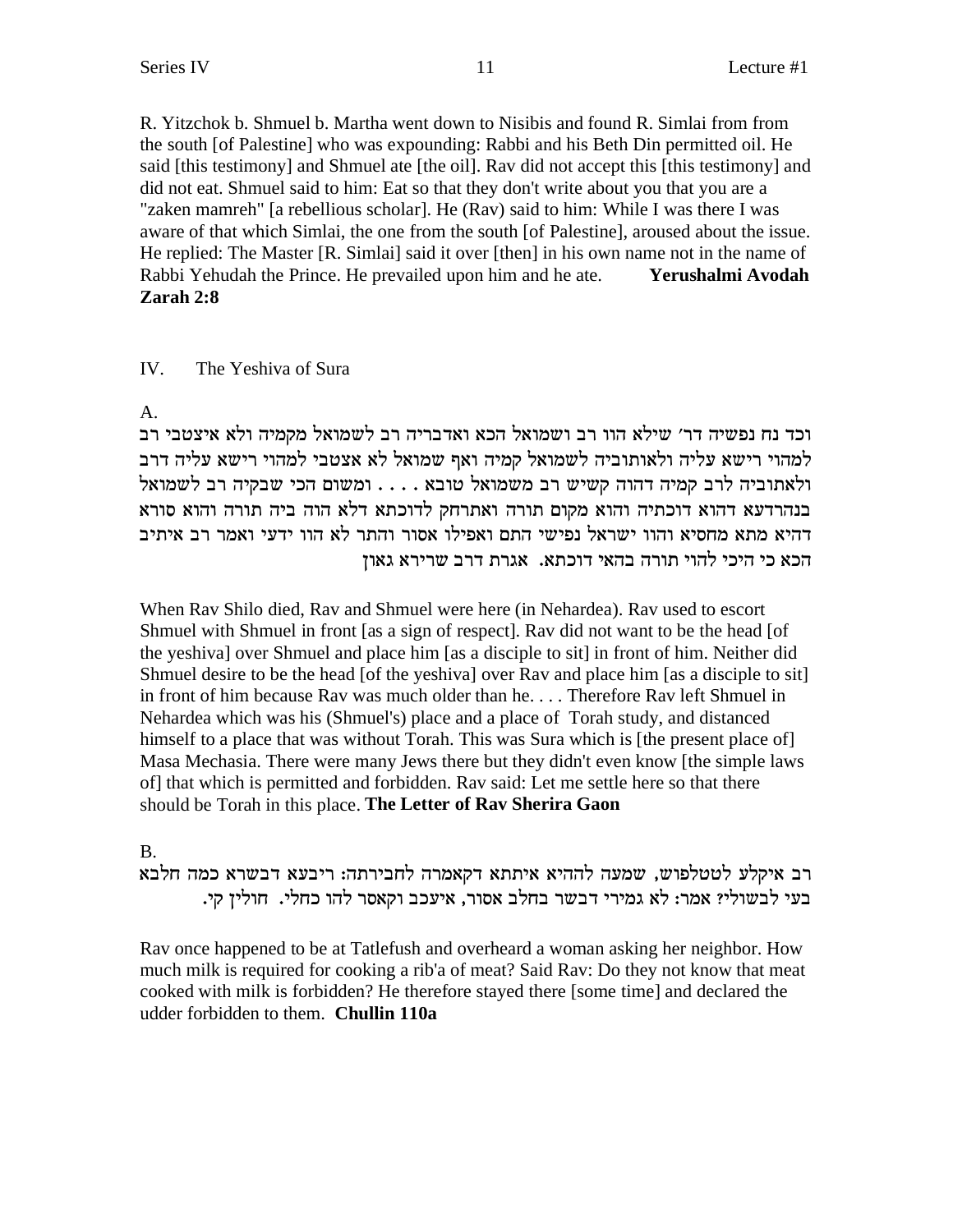C.

. אמר רב: הצר צורה בנכסי הגר קנה, דרב לא קני לגנתא דבי רב אלא בצורתא. בבא בתרא נד

Rav said: If a man draws a figure [of an animal or bird] on the property of a [deceased] proselyte, he acquires ownership. [We ascribe this opinion to Rav] because Rav acquired the garden adjoining his Beth Hamidrash only by drawing a figure. **Bava Basra 54a**

D.

. רב זרע גינתא דבי רב משארי משארי. קדושין לט

Rav sowed the scholars' garden in separate beds. **Kiddushin 39a**

E.

. ת"ש, דאמר שמואל: לא כתבינן פרוסבול אלא אי בבי דינא דום בי דינא דנהרדעא גיטין לו:

Come and hear, [since] Shmuel has said: We do not make out a prosbul save either in the Beth din of Sura or in the Beth din of Nehardea. **Gittin 36b**

F.

ה הכה הונא: המקדש בעד אחד " בי דינא רבה אמרי: אין חוששין לקידושיו. מאן אמר יבה בר בי דינא רבה? רב. קדושין סה:

Rabbah son of R. Huna said: If a man betroths in the presence of one witness, the Great Court rules: We disregard his kiddushin. Who is the Great Court? — Rav. **Kiddushin 65b**

G.

דכ"ע בעינן לקיימו, רב סבר: כיון דאיכא מתיבתא מישכח שכיחי, ושמואל סבר: מתיבתא בגירסייהו טרידי. איתמר נמי, אמר ר' אבא אמר רב הונא: עשינו עצמינו בבבל כא״י לגיטין, .מכי אתא רב לבבל. גיטין ו

Both [Rav and Shmuel] agree that the Get requires confirmation. Rav, however, is of the opinion that since there are Talmudical Colleges (Mesivtas) in Babylonia, witnesses can always be found, while Shmuel is of opinion that the Mesivtas are taken up with their studies. It has also been stated that R. Abba said in the name of R. Huna: In Babylonia we have put ourselves on the same level as Eretz Yisrael in respect to bills of divorce from the time when Rav came to Babylon. **Gittin 6a**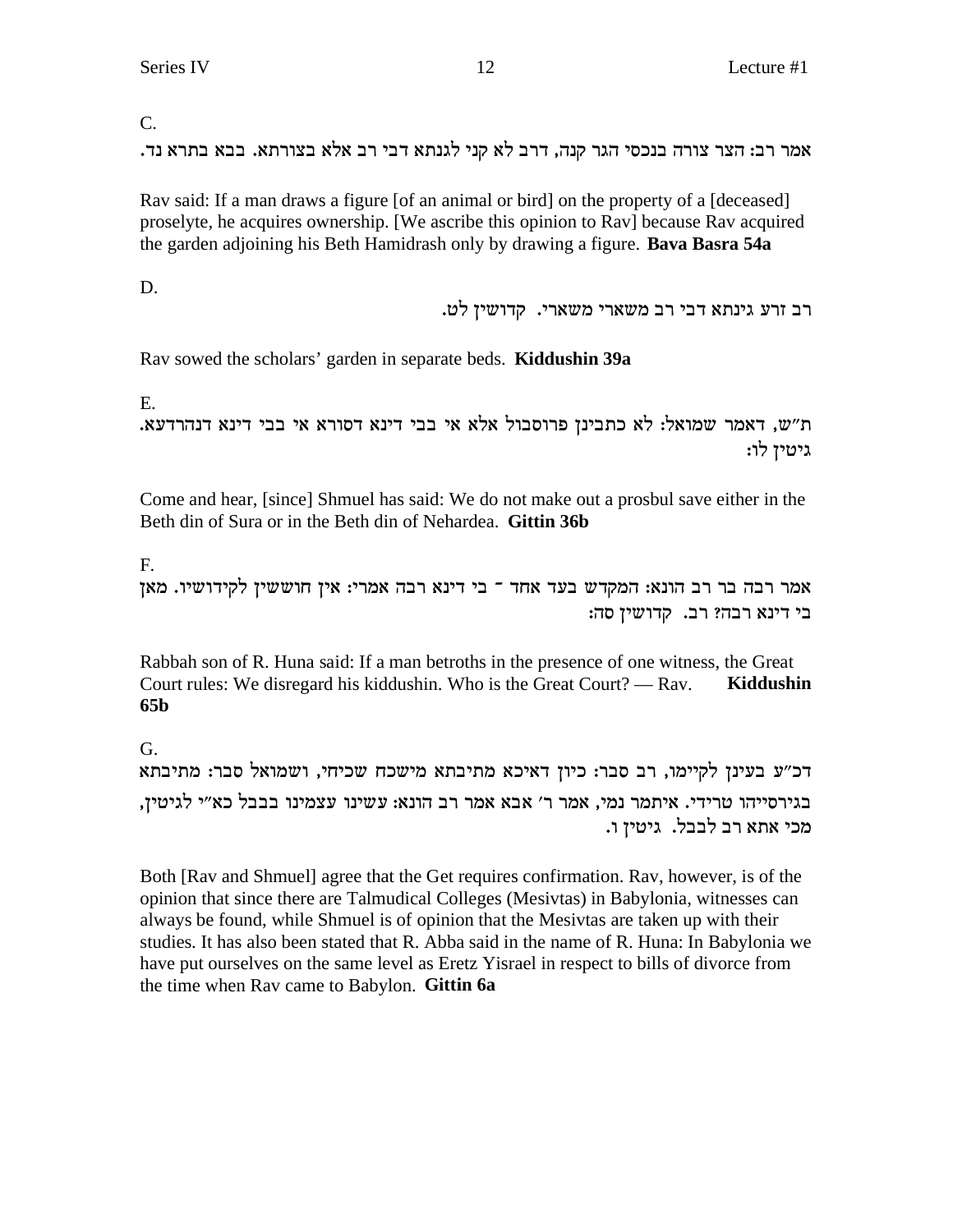H.

.<br>אמר רב הונא אמר רב: עשינו עצמנו בבבל כארץ ישראל לבהמה דקה, מכי אתא רב לבבל בבא קמא פ.

R. Huna said: From the time Rav arrived in Babylon, we put ourselves in Babylon with reference to breeding small cattle on the same footing as if we were in Eretz Yisrael. **Bava Kama 80a**

I.

כולהו שני דרב, הוה כתב ליה רבי יוחנן: לקדם רבינו שבבבל. חולין צה:

During the lifetime of Rav, R. Yochanan used to address him thus in his letters: Greetings to our Master in Babylon! **Chullin 95b**

J.

```
אנטונינוס שמשיה לרבי אדרכן שמשיה לרב. כי שכיב אנטונינוס, א"ר: נתפרדה חבילה כי
                .<br>שכיב אדרכן, אמר רב: נתפרדה חבילה. עבודה זרה י: יא
```
Antoninus attended on Rabbi; Artaban attended on Rav. When Antoninus died, Rabbi exclaimed: The bond is snapped! [So also] when Artaban died, Rav exclaimed: The bond is snapped! **Avodah Zarah 10b-11a**

# V. Rav's Legacy

A.

רב הוה קא מצערא ליה דביתהו, כי אמר לה עבידי לי טלופחי עבדא ליה חימצי, חימצי עבדא ליה טלופחי. כי גדל חייא בריה, אפיך לה. אמר ליה: איעליא לך אמך אמר ליה: אנא הוא דקא ,אפיכנא לה. אמר ליה, היינו דקא אמרי אינשי: דנפיק מינך טעמא מלפך, את לא תעביד הכי .שנאמר: (ירמיהו ט׳) למדו לשונם דבר שקר העוה וגו׳. יבמות סג

Rav was constantly tormented by his wife. If he told her, 'Prepare me lentils', she would prepare him small peas; [and if he asked for] small peas, she prepared him lentils. When his son Hiyya grew up he gave her [his father's instruction] in the reverse order. 'Your mother', Rav once remarked to him, 'has improved'! 'It was I', the other replied, 'who reversed [your orders] to her'. 'This is what people say,' the first said to him, 'Thine own offspring teaches thee reason.' 'You, however, must not continue to do so, for it is said: They have taught their tongue to speak lies, they weary themselves etc (Jeremiah 9:4).' **Yevomos 63a**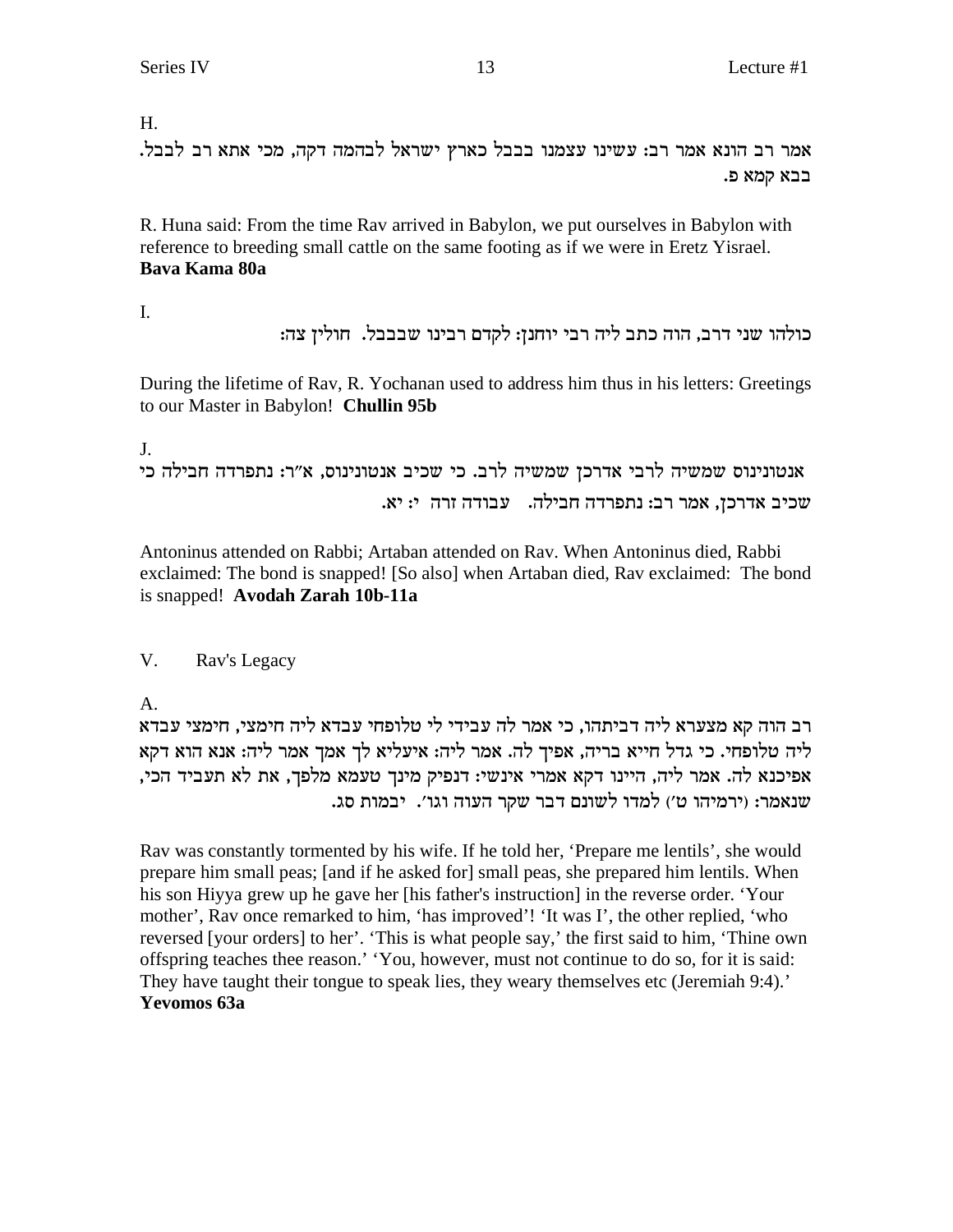# B.

אמר ליה רב לרב אסי: לא תדור במתא דלא צניף בה סוסיא ולא נבח בה כלבא, ואל תדור בעיר דריש מתא אסיא, ולא תנסיב תרתי, אי נסבת תרתי נסיב תלת. אמר ליה רב לרב כהנא: , הפוך בנבילתא ולא תיפוך במילי. פשוט נבילתא בשוקא ושקיל אגרא, ולא תימא כהנא אנא וגברא רבא אנא, וסניא בי מלתא. סלקת לאיגרא שירותך בהדך. מאה קרי במתא בזוזא תותי , כנפיך ניהוו. אמר ליה רב לחייא בריה: לא תשתי סמא, ולא תשוור ניגרא, ולא תעקר ככא ולא תקנא בחיויא, ולא תקנא בארמאה. תנו רבנן: שלשה אין מתקנאין בהן, ואלו הן: נכרי קטן, ונחש קטן, ותלמיד קטן. מאי טעמא דמלכותייהו אחורי אודנייהו קאי. אמר ליה רב לאיבו בריה: טרחי בך בשמעתא ולא מסתייע מילתא, תא אגמרך מילי דעלמא: אדחלא אכרעיך זבינך זבין. כל מילי זבין ותחרט בר מחמרא, דזבין ולא תחרט. שרי כיסיך, פתח שקיך. קבא מארעא ולא כורא מאיגרא. תמרא בחלוזך לבית סודנא רהיט. ועד כמה? אמר .רבא: עד תלתא סאה. פסחים קיג

Rav said to R. Assi: Do not dwell in a town in which no horses neigh or dogs bark. And do not dwell in a town where the leader of the community is a physician. And do not marry two [women], [but] if you do marry two, marry a third.

Rav said to R. Kahana: Deal in carcasses, but do not deal (compromise) in words; flay carcasses in the market place and earn wages and do not say, 'I am a priest and a great man and it is beneath my dignity.' [Even] if you [merely] ascend the roof, [take] victuals with you. [Even] if a hundred pumpkins cost but a zuz in town, let them be under your wings. Rav said to his son Hiyya: Do not take drugs and do not leap in great jumps; do not have a tooth extracted, and do not provoke serpents and do not provoke a Syrian.

Our Rabbis taught: Three must not be provoked, viz.: an insignificant Gentile, a little snake, and a humble pupil. What is the reason? Because their kingdom stands behind their ears.

Rav said to his son Aibu: I have laboured over your studies but without success, [so] come and I will teach you worldly wisdom. Sell your wares while the sand is still on your feet. Everything you may sell and regret, except wine, which you can sell without regrets. Untie your purse and [then] open your sacks. Better a kab from the ground than a kor from the roof. When the dates are in your bag run to the brewery [beth sudna]. And to what extent? — Said Raba: Up to three se'ahs. **Pesachim 113a**

## C.

, רב כי הוה נפיק למידן דינא אמר הכי: בצבו נפשיה לקטלא נפיק, וצבו ביתיה לית הוא עביד :וריקן לביתיה אזיל, ולואי שתהא ביאה כיציאה. יומא פו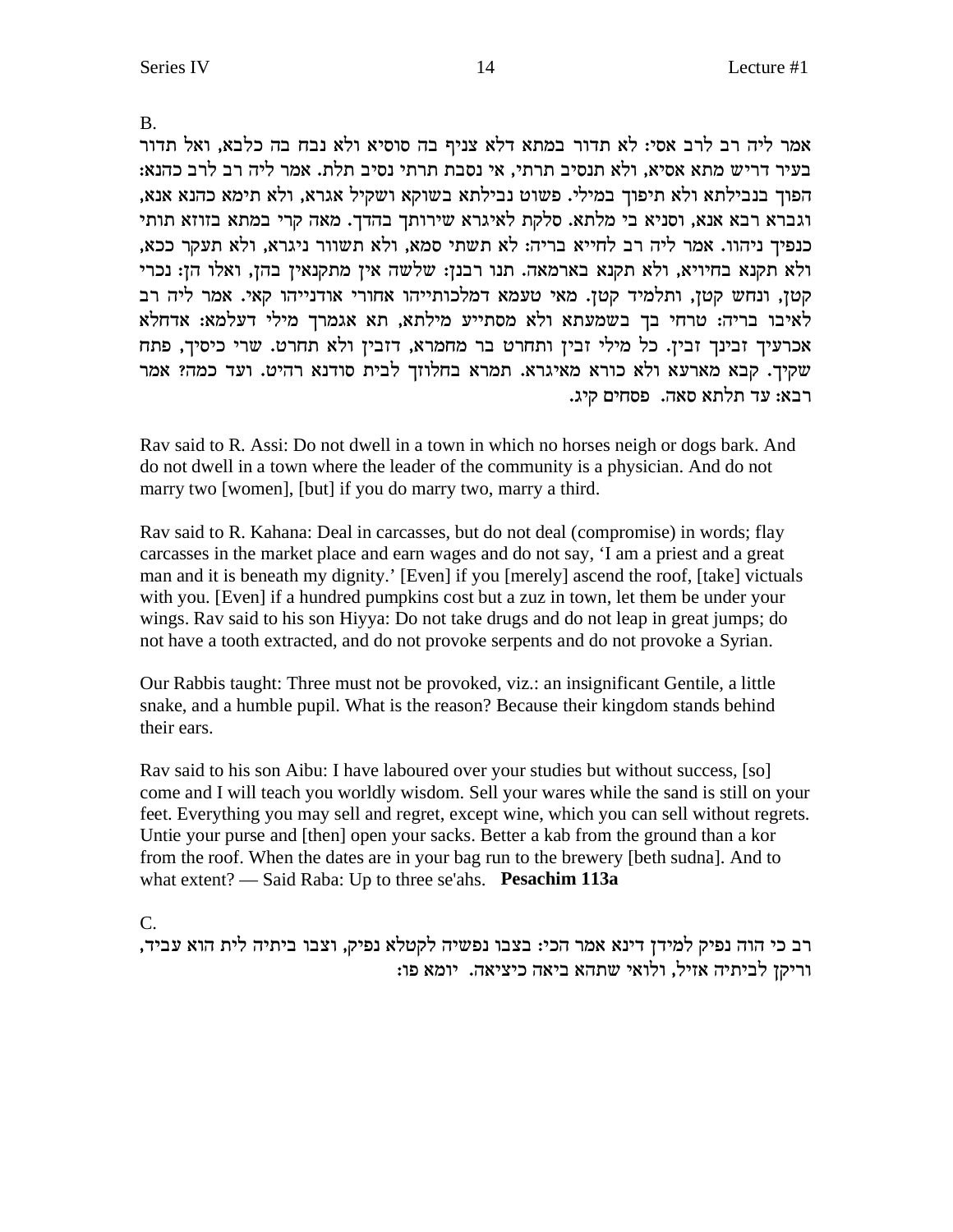Whenever Ray went to the court, he used to say thus: Out of his own will he goes towards death, the wishes of his household he is unable to fulfill, for he returns empty to his home. Would that the coming forth be like the going in. Yoma 86b

15

# D.

רב הוה ליה מילתא בהדי ההוא טבחא לא אתא לקמיה. במעלי יומא דכפורי אמר איהו: איזיל אנא לפיוסי ליה. פגע ביה רב הונא אמר ליה להיכא קא אזיל מר? אמר ליה לפיוסי לפלניא. אמר: אזיל אבא למיקטל נפשא. אזל וקם עילויה, הוה יתיב וקא פלי רישא, דלי עיניה וחזייה, אמר ליה: אבא את זיל, לית לי מילתא בהדך בהדי דקא פלי רישא אישתמיט גרמא, ומחייה בקועיה, וקטליה. יומא פז.

Ray once had a complaint against a certain butcher, and when on the eve of the Day of Atonement he [the butcher] did not come to him, he said: I shall go to him to pacify him. R. Huna met him and asked: Whither are you going, Sir? He said: To pacify so-and-so. He thought: Abba is about to cause one's death. He went there and remained standing before him [the butcher], who was sitting and chopping an [animal's] head. He raised his eyes and saw him [Rav], then said: You are Abba, go away. I will have nothing to do with you. Whilst he was chopping the head, a bone flew off, struck his throat, and killed him Yoma 87a

#### VI. The Death of the Giant

# $A_{1}$

אמר רב יהודה בריה דרב שמואל בר שילת משמיה דרב: מהספדו של אדם ניכר אם בן העולם הבא הוא אם לאו. איני, והאמר ליה רב לרב שמואל בר שילת: אחים בהספידא, דהתם קאימנא ־ לא קשיא, הא ־ דמחמו ליה ואחים, הא ־ דמחמו ליה ולא אחים. שבת קנג.

Rav Judah son of R. Shmuel b. Shila said in Rav's name: From the funeral eulogy pronounced over a man it may be known whether the future world is his or not. But is that not so? for Ray said to R. Shmuel b. Shilath, 'Be fervent in my funeral eulogy, for I will be standing there'? — There is no difficulty: in the one case a fervent lament is pronounced and one is deeply moved, in the other a fervent lament is pronounced and one is not moved. **Shabbos 153a** 

 $B<sub>1</sub>$ 

קבריה דרב הוו שקלי מיניה עפרא לאישתא בת יומא. סנהדרין מז:

It was the practice of people to take earth from Rav's grave and apply it [as a remedy] on the first day of an attack of fever. Sanhedrin 47b

יירא גאון מקנ"ח. אגרת דרב שרירא גאון שכיב

C.